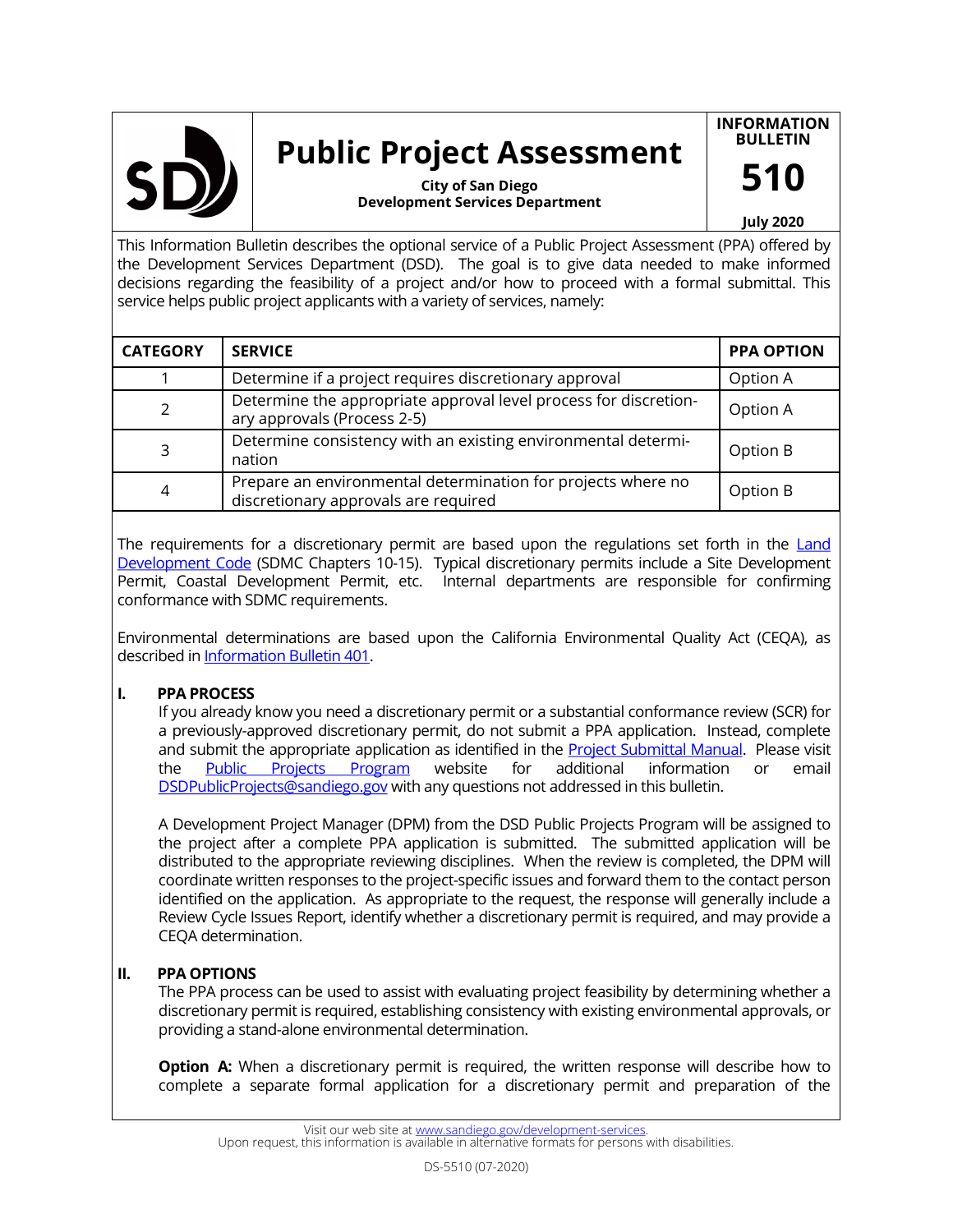| Page 2 | <b>July 2020</b><br>City of San Diego $\cdot$ Information Bulletin 510                         |
|--------|------------------------------------------------------------------------------------------------|
|        | associated CEQA document. PPAs falling within Categories 1or 2 in the table above would pursue |
|        | Option A.                                                                                      |

**Option B:** When a public project does not require a City discretionary permit, it can still be subject to CEQA. This review will include the requirements for the next submittal and any additional information or studies needed to prepare a required CEQA document. PPAs falling within Categories 3 or 4 in the table above would pursue Option B.

## **III. SUBMITTAL**

City staff relies upon the information provided by the applicant when assessing the project. The PPA process should begin in conjunction with the preparation of the project's budget/schedule. Please submit the "Public Project Assessment Application," DS-[510.](https://www.sandiego.gov/sites/default/files/dsdds510.pdf) Include a complete project description and conceptual plans as outlined in the Project Submittal Manual. **Please do not submit final construction drawings; the plans should be conceptual only.**

All forms, documents and applications are now submitted electronically. Visit the Development Services Department website at [sandiego.gov/DSD](https://www.sandiego.gov/development-services/) to create an account and begin the submittal process. A detailed [User Guide](https://www.sandiego.gov/sites/default/files/opendsd-user-guide-pts-projects.pdf) is also available.

## **IV. PAYMENT**

DSD staff will review the PPA and distribute as necessary to other City department discipline experts such as Planning, Water, and Wastewater. Prior to submittal, the applicant must ensure a deposit account, an Internal Order (SAP), or WBS account number and fund number, is opened to Development Services (1611), Planning (1619), Water (2000), and Wastewater (2000).

A [Deposit Account/Financially Responsible Party form,](https://www.sandiego.gov/sites/default/files/legacy/development-services/pdf/industry/forms/ds3242.pdf) DS-3242, will be required to open a deposit account with an initial deposit of \$5,000, along with applicable closeout fees. Additional deposits may be required for the environmental review when an environmental determination is made and a document is prepared.

## **A. Mapping Fee**

This fee is charged at submittal when there are plans, drawings, maps or other geographical documents utilized for project review.

**Mapping Fee**................................................................................................................................................................................................**\$10.00**

## **B. Records Fee**

- **1.** This fee is assessed for imaging and archiving the documents in records. When applied to a PPA this fee will be consistent with preliminary review closeout for internal departments and charged up front for external public agencies as a flat rate. **Records Fee, Non-Residential**.......................................................................................................................................................**\$63.78**
- **2.** When the PPA determines a discretionary permit is required per separate application, this fee is assessed at closeout of the required discretionary permit to recover the cost of imaging and archiving the documents in Records. These fees are described in [Information](https://www.sandiego.gov/sites/default/files/dsdib503.pdf)  [Bulletin 503.](https://www.sandiego.gov/sites/default/files/dsdib503.pdf)
- **C. [General Plan Maintenance Fee](https://www.sandiego.gov/sites/default/files/feeschedule.pdf) for Substantial Conformance Review (SCR)**